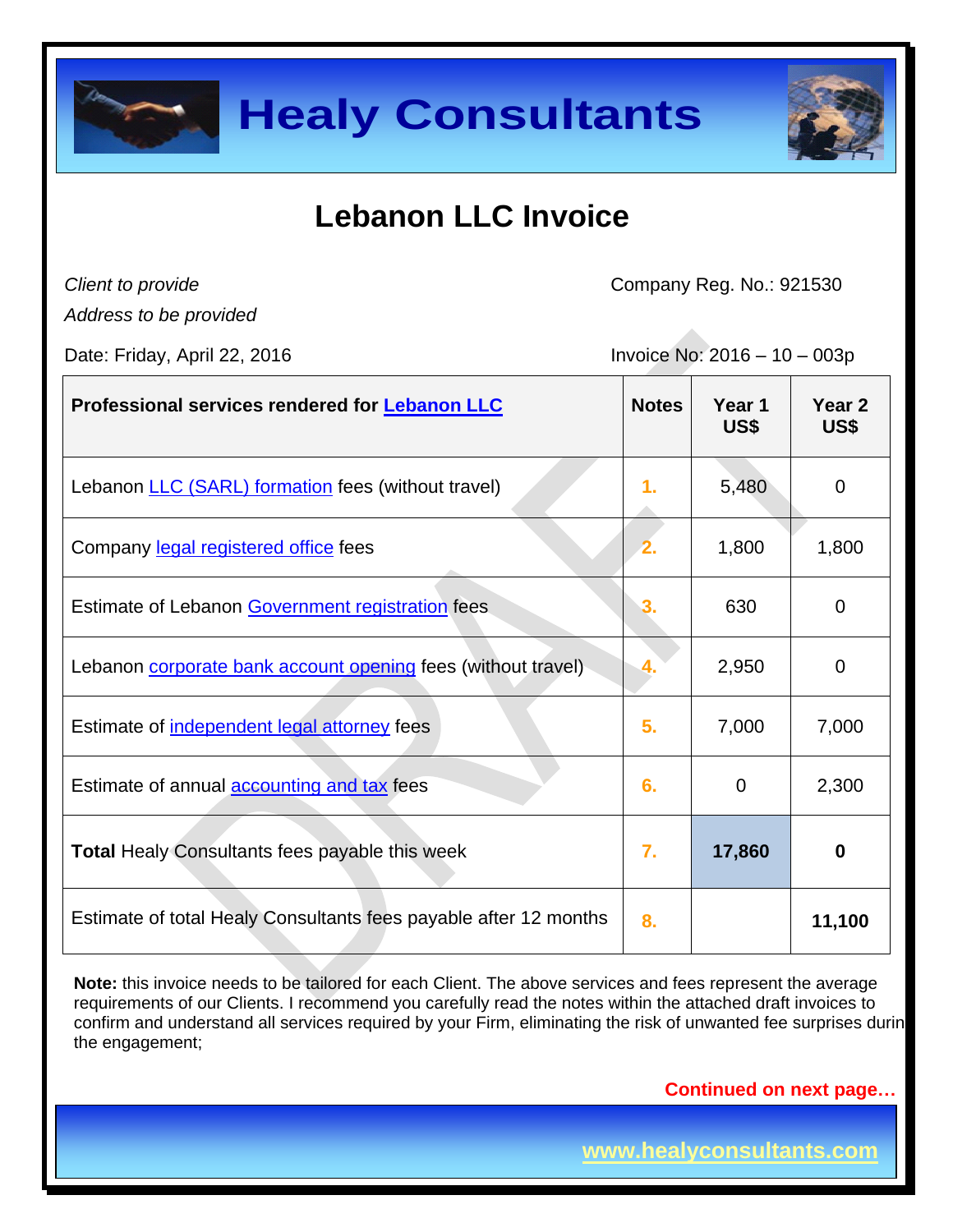

### **Lebanon LLC Invoice**

#### *Notes to invoice above*

**1.** Healy Consultants fees to efficiently and effectively complete Lebanon company registration within [5 weeks](http://www.healyconsultants.com/lebanon-company-registration/fees-timelines/#timelines) by **i)** choosing the optimum regulatory license for our Client's business activities **ii)** reserving a company name with [Lebanon Ministry of Economy and Trade](http://www.economy.gov.lb/index.php/home/2) (click link) **iii)** settling our accountant and lawyer fees and **iv)** preparing a high quality company incorporation application for [Ministry of Economy;](http://www.economy.gov.lb/index.php/home/2)

All [engagement fees](http://www.healyconsultants.com/company-registration-fees/) (click link) are agreed and paid up front and agree to the fees published on our country web pages. Consequently, there are no hidden fees, surprises or ambushes throughout the engagement. All engagement deadlines are agreed up front in the form of a [detailed project](http://www.healyconsultants.com/index-important-links/example-project-plan/)  [plan,](http://www.healyconsultants.com/index-important-links/example-project-plan/) mapping out [deliverables](http://www.healyconsultants.com/deliverables-to-our-clients/) by week throughout the engagement term;



Every week during the engagement, Healy Consultants will email our Client a detailed status [update.](http://www.healyconsultants.com/index-important-links/weekly-engagement-status-email/) Our Client is immediately informed of engagement problems together with solutions. Your dedicated engagement manager is reachable by phone, Skype, live chat and email and will communicate in your preferred language;

**2.** In accordance with the [Decree Law No 46 of June 24, 1983, amended by Law No. 19 of](http://doumanico.com/file/Law%20No_19%20amendment%20offshore%20regulation.pdf)  [September 5, 2008,](http://doumanico.com/file/Law%20No_19%20amendment%20offshore%20regulation.pdf) a Lebanon LLC shall as from the date of its incorporation have a legal registered office in Lebanon, to which all official government communications and notices may be addressed. To comply with this statutory requirement, Healy Consultants' Lebanon office will be the registered office address for your company. Thereafter, this address will be used to receive government correspondence including **i)** tax letters **ii)** notice of the legal annual return; and **iii)** all government communications. Most of our Clients wish to place [Healy Consultants' office address](http://www.healyconsultants.com/corporate-outsourcing-services/company-secretary-and-legal-registered-office/) on invoices, contracts, websites and business cards;

**3.** This fee is an estimate of government costs payable during your Firm's engagement. For transparency purposes, all government fee payments will be supported by original receipts and invoices. Examples of government costs include **i)** reserving the company name with [Lebanon](http://www.economy.gov.lb/index.php/home/2)  [Ministry of Economy and Trade](http://www.economy.gov.lb/index.php/home/2) (click link) **ii)** obtain the certificate of incorporation with the [Ministry of Economy,](http://www.economy.gov.lb/index.php/home/2) **iii)** notify the commencement of business operations with [Ministry of Finance](http://www.finance.gov.lb/Pages/index.htm) **iv)** sign up with [National Social Security Fund.](https://www.cnss.gov.lb/) Following engagement completion, Healy Consultants will refund our Client any excess of funds received over actual Government costs paid;

**Continued on next page…**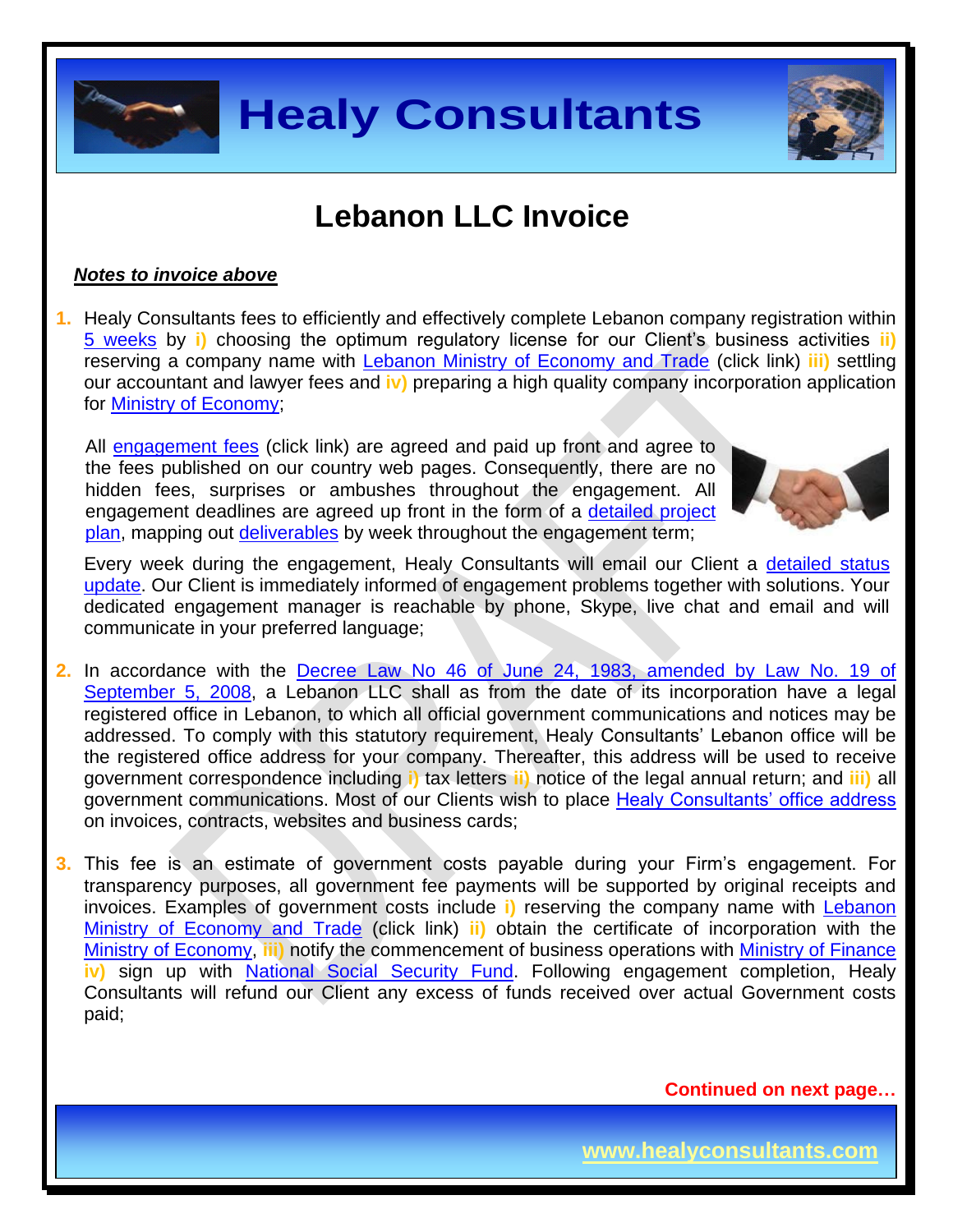



### **Lebanon LLC Invoice**

**4.** Healy Consultants will be pleased to open a Lebanon corporate bank account without our Client travel. It is a time consuming task, and Healy Consultants will shelter our Client from the associated administrative challenges. As you can appreciate, it is a difficult task to obtain bank account approval through a newly formed company when shareholders, directors and bank signatories reside overseas. Healy Consultants will prepare a business plan for the bank to optimize the probability of corporate bank account approval. Depending on our Client's business and nationality, there is a 20% probability the banks will request a bank signatory to travel for a one hour bank interview. Healy Consultants will try its best to negotiate with the bank for a travel exemption. If our Client must travel to Lebanon for corporate bank account opening, Healy Consultants will refund our Client US\$950;

If our Client is not comfortable with only a Lebanon corporate bank account, Healy Consultants will be pleased to open [an international corporate bank account](http://www.healyconsultants.com/international-banking/) (click link) outside of Lebanon. Examples include New York, Germany, Liechtenstein, Austria, Bulgaria, South Africa, Australia, London, South America or Dubai. All banks will be top tier banks in these countries with excellent internet banking services. Example of our global banking partners include HSBC, Standard Chartered Bank, Citibank, Barclays, Standard bank, ANZ bank, VTB bank, UBS, Credit Suisse;

The banks enjoy ultimate power of approval of corporate bank account applications. Consequently, guaranteed success is outside of Healy Consultants' control. What is inside our control is the preparation and submission of a high quality bank application that maximizes the likelihood of approval. To date, we enjoy a 100% approval record because of our global banking [relationships](http://www.healyconsultants.com/international-banking/corporate-accounts/) and determination.







Global banks continue to tighten corporate bank account opening procedures, their internal compliance departments completing more thorough due diligence of Clients. Consequently, our Clients should expect the bank account approval period to take up to 4 weeks. Furthermore, global banks now require evidence of proof of business in the country where the corporate bank account will be, including sales contracts or lease agreement;

**Continued on next page…**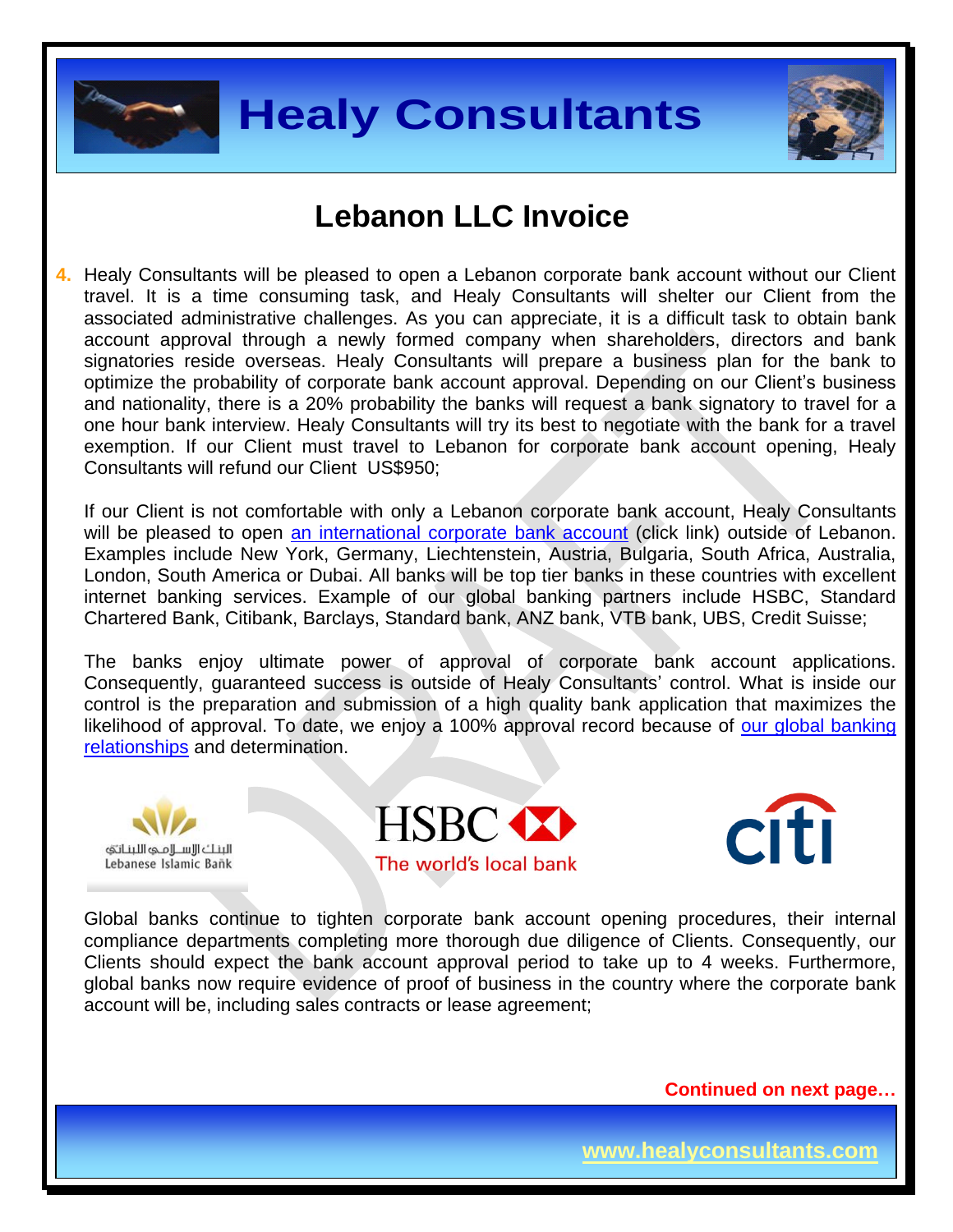



#### **Lebanon LLC Invoice**

- **5.** In accordance with the [Decree Law No 46 of June 24, 1983, amended by Law No. 19 of](http://doumanico.com/file/Law%20No_19%20amendment%20offshore%20regulation.pdf)  [September 5, 2008,](http://doumanico.com/file/Law%20No_19%20amendment%20offshore%20regulation.pdf) each Lebanon company must appoint an independent legal attorney assigned by the Beirut Bar Association with yearly retainer fees;
- **6.** For an active trading company, these [accounting and tax](http://www.healyconsultants.com/lebanon-company-registration/accounting-legal/) fees are an estimate of Healy Consultants fees to efficiently and effectively discharge your annual company accounting and tax obligations. Following receipt of a set of draft accounting numbers from your company, Healy Consultants will more accurately advise accounting and tax fees. For a dormant company, Healy Consultants fees are only US\$950;



- **7.** All fees quoted in this invoice correspond to fees quoted [on Healy Consultants' website.](http://www.healyconsultants.com/company-registration-fees/) Please review this invoice carefully to identify errors. During the rush of the business day, it is possible that Healy Consultants inadvertently made fee calculation errors, typing errors or omitted services or omitted historic fee payments from Clients. In the unfortunate event you identify invoice errors, please revert to me directly re the same. I apologize in advance if I or my staff made invoice errors;
- **8.** Assuming our Clients re-engage Healy Consultants in year 2, this fee is an estimate of the fees payable next year, 12 months after the date of company registration;
- **9.** The fees quoted in this invoice are a prediction of the fees required to efficiently and effectively complete this engagement in a timely manner. If during the engagement Healy Consultants realizes that the project is more complex than anticipated, requiring a large additional investment of time, my Firm will revert to request additional fees. If Healy Consultants completes the engagement faster than expected and more easily than expected, Healy Consultants is happy to refund some fees to our Client;
- **10.**Engage Healy Consultants to [project manage](http://www.healyconsultants.com/project-manage-engagements/) business set up in every country on the planet. We are the best in the [world](http://www.healyconsultants.com/best-in-the-world/) at what we do, timely completing the  $A$  to  $Z$  of every country engagement;
- **11.** Some of our Clients' engage Healy Consultants to [recruit \(click link\)](http://www.healyconsultants.com/corporate-outsourcing-services/how-we-help-our-clients-recruit-quality-employees/) local employees. We have a lot of experience in this area and we are quite skilled at securing quality candidates for our Clients';

**Continued on next page…**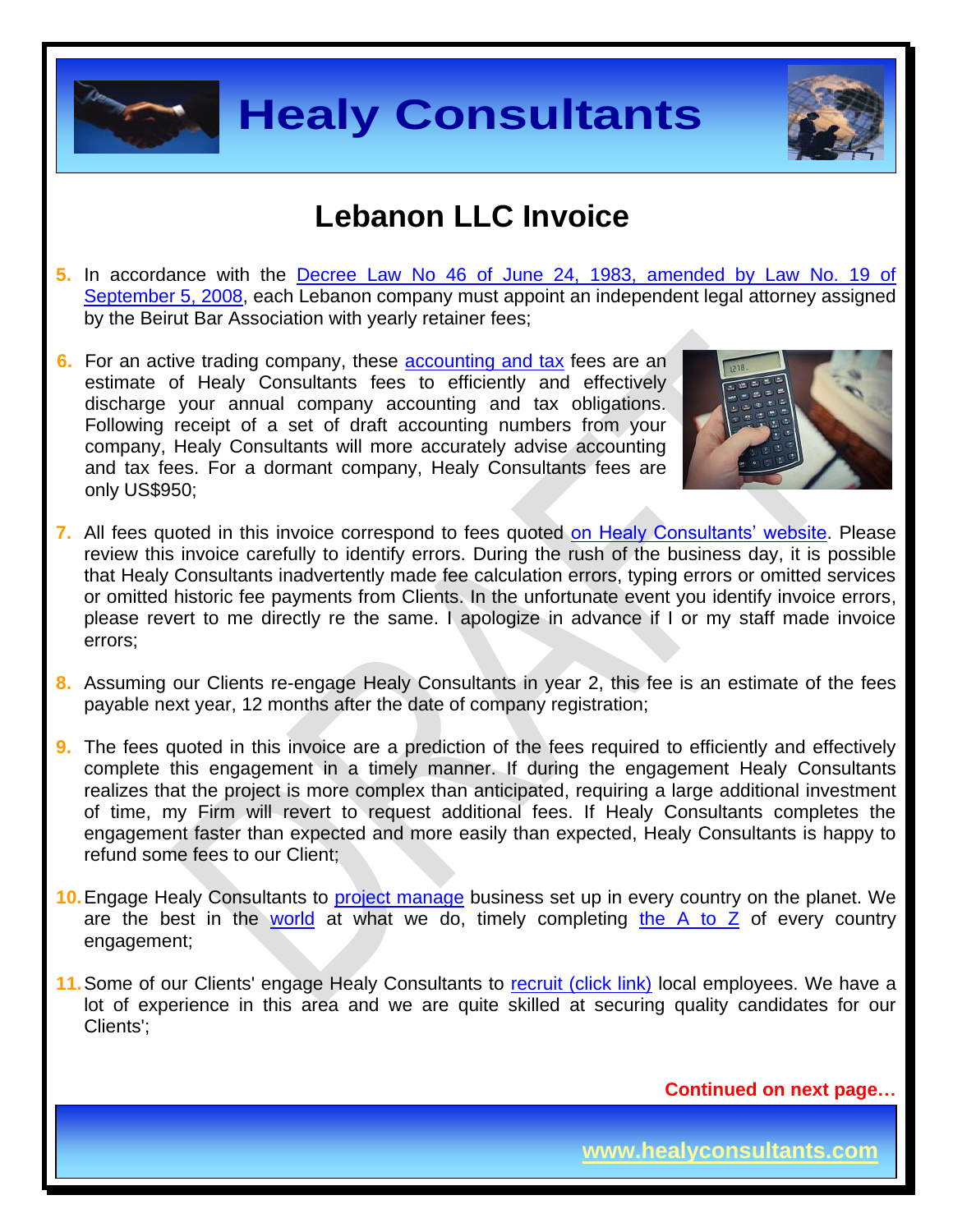



### **Lebanon LLC Invoice**

- **12.**As per [Decree Law No 46 of June 24, 1983, amended by Law No. 19 of September 5, 2008,](http://doumanico.com/file/Law%20No_19%20amendment%20offshore%20regulation.pdf) every Lebanon Company must transfer the share capital of LBP 5,000,000 (US\$3,400) into the company's corporate bank account prior company incorporation. To efficiently and effectively advance the engagement in a timely manner, many of our Clients ask Healy Consultants to deposit these funds on their behalf;
- **13.**If our Client and Healy Consultants properly plan this engagement, our Clients' will *not* have to travel during this engagement. Healy Consultants will efficiently and effectively and aggressively complete company registration and corporate bank account opening in a timely manner without our Client presence. Instead, our Client will need to **i)** sign and get documents legalized in the embassy in their country of origin and **ii)** courier the originals to Healy Consultants office;



- 14. If our Client requires non-resident nominee shareholder and director [services \(click link\),](http://www.healyconsultants.com/corporate-outsourcing-services/nominee-shareholders-directors/) Healy Consultants will be pleased to assist. Our fee for professional, passive nominee non-resident corporate shareholder amounts to US\$2,100 per annum. Our fee to be both non-resident nominee director and shareholder amounts to US\$6,600 per annum. Being the sole shareholders and sole director of a Client's company exposes Healy Consultants to reputation, litigation and financial risk;
- **15.**Depending on our Client business and nationality, the Lebanon Government may require a special regulatory license to carry on your business in the country. Healy Consultants will assist our Client secure license approval. However, the Government enjoys ultimate power of approval of company registrations and business licenses;
- **16.**During the engagement, shareholders and directors documents may need to be translated into the local language before the Government and Bank approves company registration and corporate bank account opening respectively. Consequently, our Client should budget for possible additional translation and embassy atestation fees. Either our Client or Healy Consultants can complete this administrative task;

As always, Healy Consultants will negotiate with all third parties to eliminate or reduce additonal engagement costs. For transparency purposes, all third party fee payments will be supported by original receipts and invoices. Examples of possible third party payments include **i)** embassy fees **ii)** notary public costs **iii)** official translator fees;

**Continued on next page…**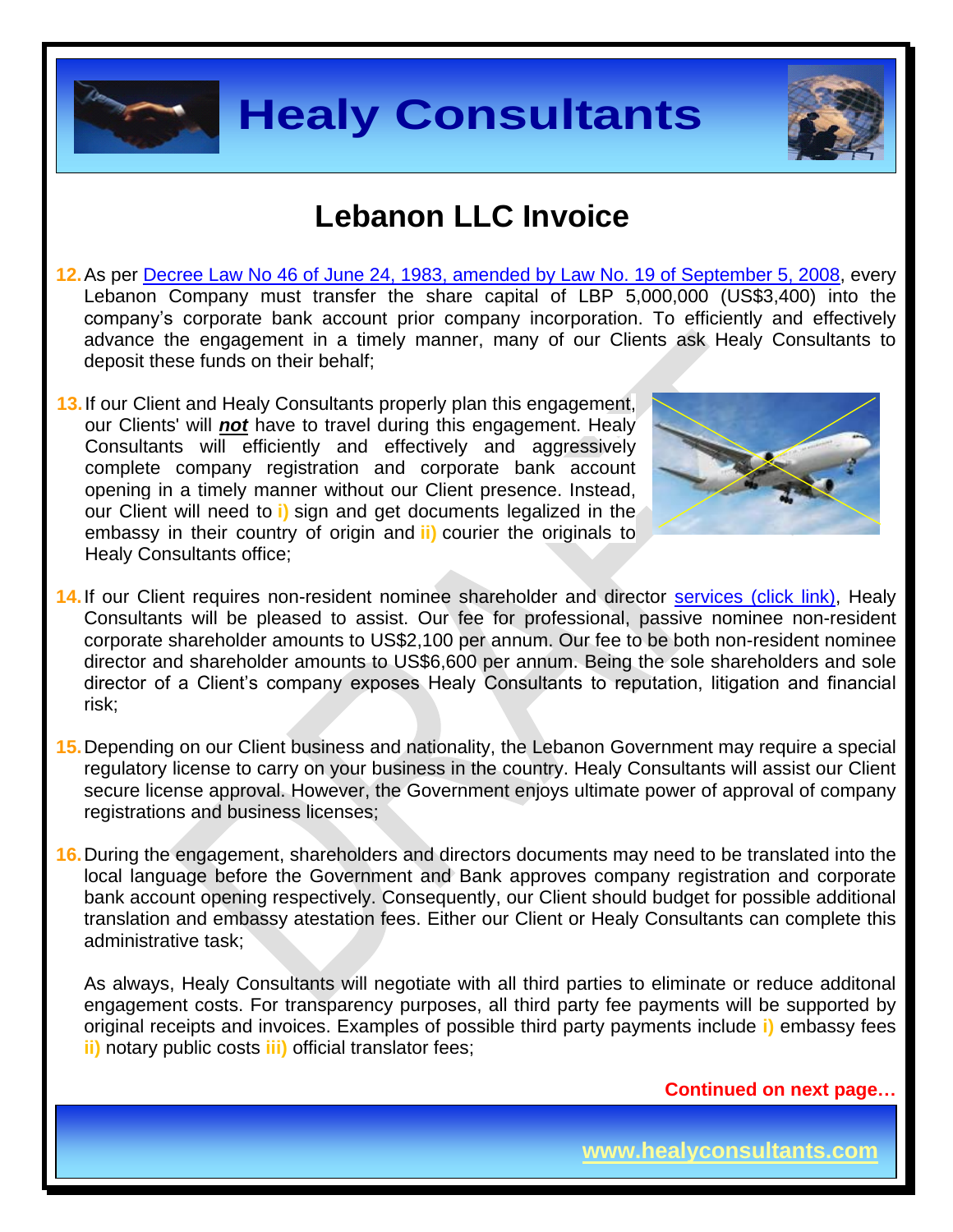



### **Lebanon LLC Invoice**

- **17.**Some of our Clients request Healy Consultants to provide temporary shared [office space](http://www.healyconsultants.com/virtual-office/) for 6 months until their preferred business premises is found. If your Firm requires this service, our onetime fee is US\$950. Monthly rental thereafter is paid directly to the landlord, independently of Healy Consultants;
- **18.**Monthly, quarterly and mid-year Government tax obligations include monthly and quarterly payroll reporting, VAT and corporation tax return filing. If you need our help, Healy Consultants can complete monthly Government reporting for a monthly fee of US\$860. Healy Consultants monthly support will include **i)** receive in dropbox the monthly invoices from our client **ii)** label monthly bank statement transactions **iii)** preparation and submission of VAT returns and iv) submission of monthly employee payroll reporting;
- **19.**It is important our Clients are aware of their personal and corporate tax obligations in their country of residence and domicile. Let us know if you need Healy Consultants help to clarify your local and international annual tax reporting obligations;
- **20.**Some of our Clients' require an [immediate country](http://www.healyconsultants.com/turnkey-solutions/) solution. With this strategy, within a day Healy Consultants can supply our Client **i)** an existing dormant Lebanon company number and **ii)** an already approved Lebanon corporate bank account number and **iii)** a business address. Turnkey solutions are attractive to those entrepreneurs who wish to immediately, close a country deal, sign a contract or invoice a customer;
- 21. As stipulated on our **[business website](http://www.healyconsultants.com/)** and in section 3 of our engagement letter, Healy Consultants will only commence the engagement following **i)** settlement of our fees and **ii)** completion and signing of our legal engagement letter;
- **22.**Healy Consultants will only incorporate your company after 75% of [due diligence documentation](http://www.healyconsultants.com/due-diligence/) is received by email. Healy Consultants will only open a corporate bank account after 100% of the Client's original due diligence documentation is received by courier;
- **23.**During the annual renewal engagement with our Client, our in-house [Legal and Compliance](http://www.healyconsultants.com/about-us/key-personnel/cai-xin-profile/)  [Department \(click link\)](http://www.healyconsultants.com/about-us/key-personnel/cai-xin-profile/) reviews the quality and completeness of our Client file. Consequently, Healy Consultants may revert to our Client to ask for more up to date [due diligence documentation;](http://www.healyconsultants.com/due-diligence/)
- **24.**To assist our Clients to minimize foreign exchange costs, we offer the payment in SG\$, Euro, Pounds or US\$. Kindly let me know in which currency your Firm prefers to settle our fees and I will send an updated invoice, thank you;

**Continued on next page…**